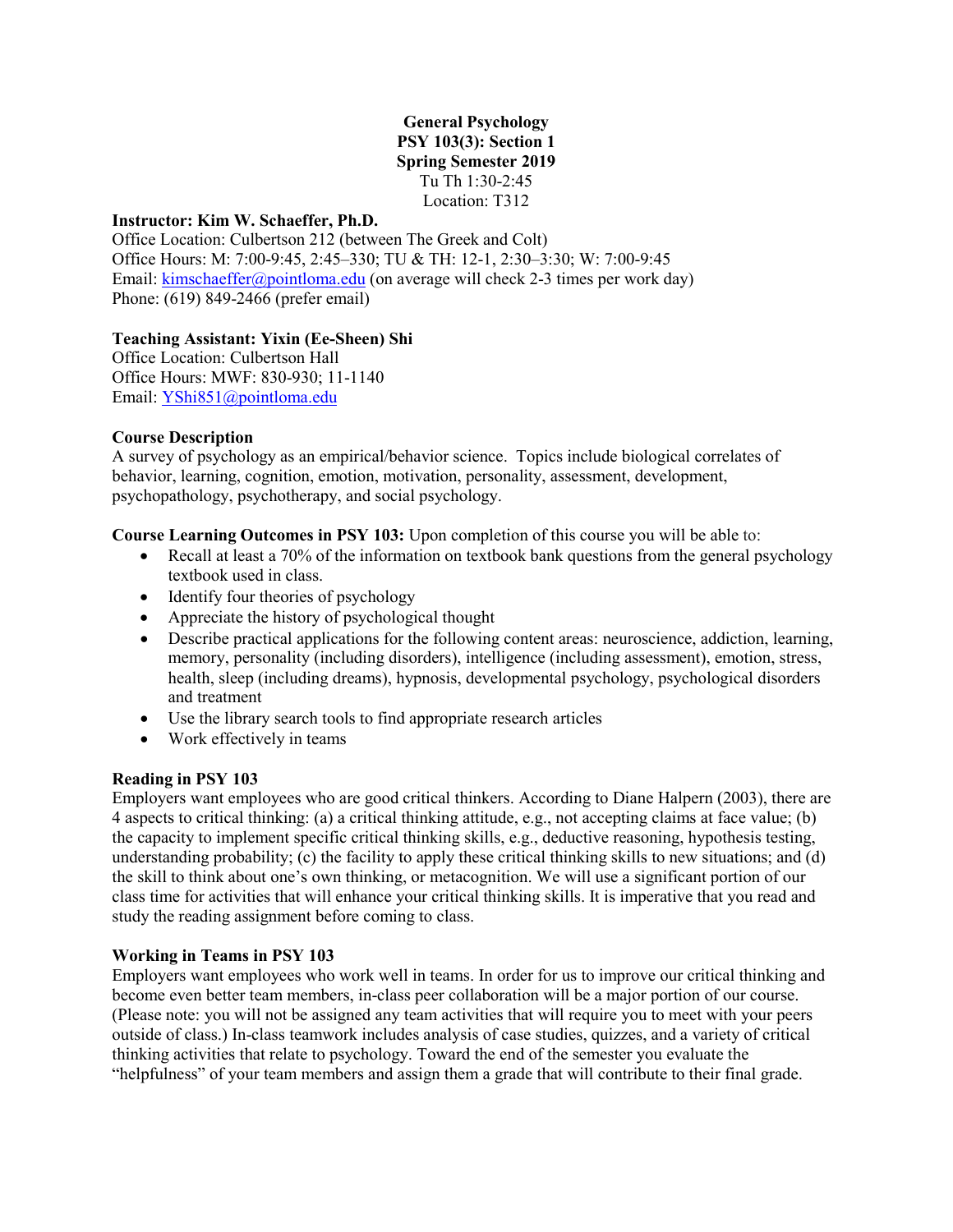# **Required Textbook**

Myers, D. G. (2013). *Exploring psychology* (9th ed.). New York, NY: Worth.

**How Grades Will Be Earned (A = 93-100; A- = 90-92.99; B+ = 88-89.99; B = 84-87.99; B- = 80- 83.99; C+ = 77-79.99; C = 70-76.99; C- = 65-69.99; D+ = 62-64.99; D = 55-61.99; D- = 50-54.99; F < 49.99%)** 

12.5% Readiness Assurance Tests (iRAT, and tRAT) 12.5% Team Application Exercises 5% Team Member Helpfulness (peer-graded) 40% Test 1-4

20% Comprehensive Final

10% Psychology and You

# **Managing Your Life and This Course**

If you cannot take a major test due to extreme circumstances, please ask me for permission to take the test at another time before the exam.

Most people need to miss a class due to illness, flight delays, and so on. Therefore, a safety valve is built into the course. For the safety valve to become effective, 90% or more of the class must complete the IDEA course evaluation during the first week it is posted.

*Safety Valve:* Best practices for employees allow personal cell phone usage only during mandatory breaks. Therefore, if throughout the semester I suspect no one is using their cell phone or computer for non-class activities, the four lowest Team Application Exercises, the three lowest iRATs or tRATs will be dropped. Two absent minded faux paus are allowed for the entire class throughout the semester.

#### **PLNU Mission**

#### To Teach ~ To Shape ~ To Send

Point Loma Nazarene University exists to provide higher education in a vital Christian community where minds are engaged and challenged, character is modeled and formed, and service is an expression of faith. Being of Wesleyan heritage, we strive to be a learning community where grace is foundational, truth is pursued, and holiness is a way of life.

#### **FINAL EXAMINATION POLICY**

Successful completion of this class requires taking the final examination on its scheduled day. The final examination schedule is posted on the Class Schedules site. No requests for early examinations or alternative days will be approved.

*The Final will be on Wednesday, May 1 from 4:30-6:00pm*

# **PLNU COPYRIGHT POLICY**

Point Loma Nazarene University, as a non-profit educational institution, is entitled by law to use materials protected by the US Copyright Act for classroom education. Any use of those materials outside the class may violate the law.

#### **PLNU ACADEMIC HONESTY POLICY**

Students should demonstrate academic honesty by doing original work and by giving appropriate credit to the ideas of others. Academic dishonesty is the act of presenting information, ideas, and/or concepts as one's own when in reality they are the results of another person's creativity and effort. A faculty member who believes a situation involving academic dishonesty has been detected may assign a failing grade for that assignment or examination, or, depending on the seriousness of the offense, for the course. Faculty should follow and students may appeal using the procedure in the university Catalog. See Academic Policies for definitions of kinds of academic dishonesty and for further policy information.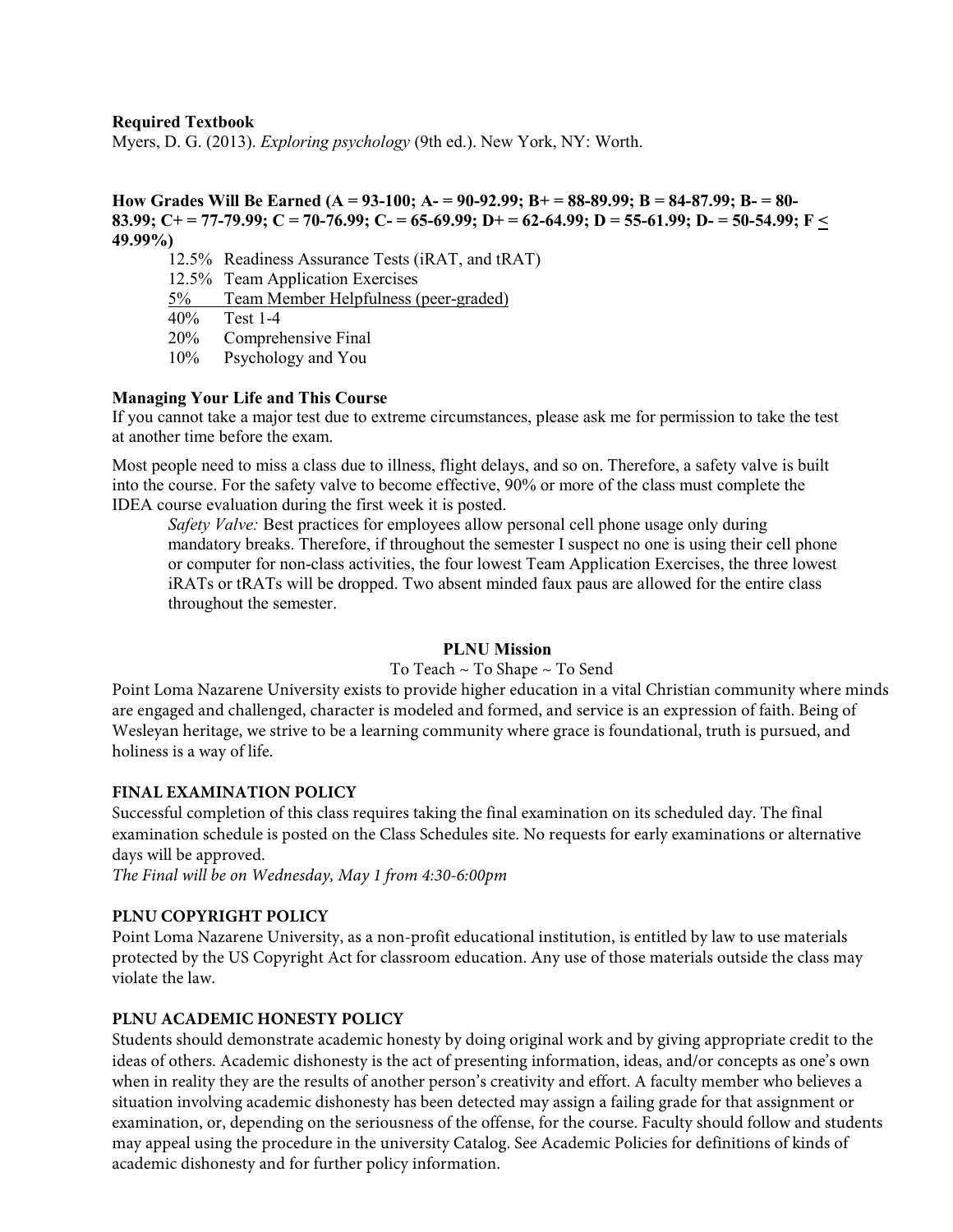# Schedule

| <b>WEEK</b>    | TUESDAY                                                                                      | THURSDAY                                                                                                                                       |
|----------------|----------------------------------------------------------------------------------------------|------------------------------------------------------------------------------------------------------------------------------------------------|
| $\mathbf{1}$   | 8-Jan                                                                                        | $10 - Jan$                                                                                                                                     |
|                | Please note: All assignments should be<br>completed the day they are listed in the syllabus. | <b>Group Formation</b>                                                                                                                         |
| 2              | $15 - Jan$<br><b>Readiness Assurance Test</b><br>Syllabus                                    | $17 - Jan$<br>The Brain                                                                                                                        |
|                | Myers: Chapter 1                                                                             | Myers: Chapter 2                                                                                                                               |
| 3              | $22$ -Jan<br>Myers: Chapter 2                                                                | $24$ -Jan<br><b>Readiness Assurance Test</b><br><b>Drugs and Neurotransmitters</b><br>Myers: chapter, pp. 100-112 (neurotransmitter,<br>drugs) |
| 4              | $29 - Jan$<br>Myers: Chapter 2                                                               | $31 - Jan$<br>Test 1                                                                                                                           |
| 5              | 5-Feb<br>Learning<br>Myers: Chapter 7                                                        | 7-Feb<br>Myers: Chapter 7                                                                                                                      |
| 6              | 12-Feb<br><b>Readiness Assurance Test</b><br>Memory<br>Myers: Chapter 8                      | 14-Feb<br>Myers: Chapter 8                                                                                                                     |
| $\overline{7}$ | 19-Feb<br>Test 2                                                                             | $21-Feb$<br>Personality and Personality Disorders<br>Myers: Chapter 12<br>Myers: Chapter 14, pp 537-539                                        |
| 8              | 26-Feb<br>Myers: Chapter 12<br>Myers: Chapter 14, pp 537-539                                 | 28-Feb<br><b>Readiness Assurance Test</b><br>Intelligence and Assessment<br>Myers: Chapter 9 - pp 329 - 346                                    |